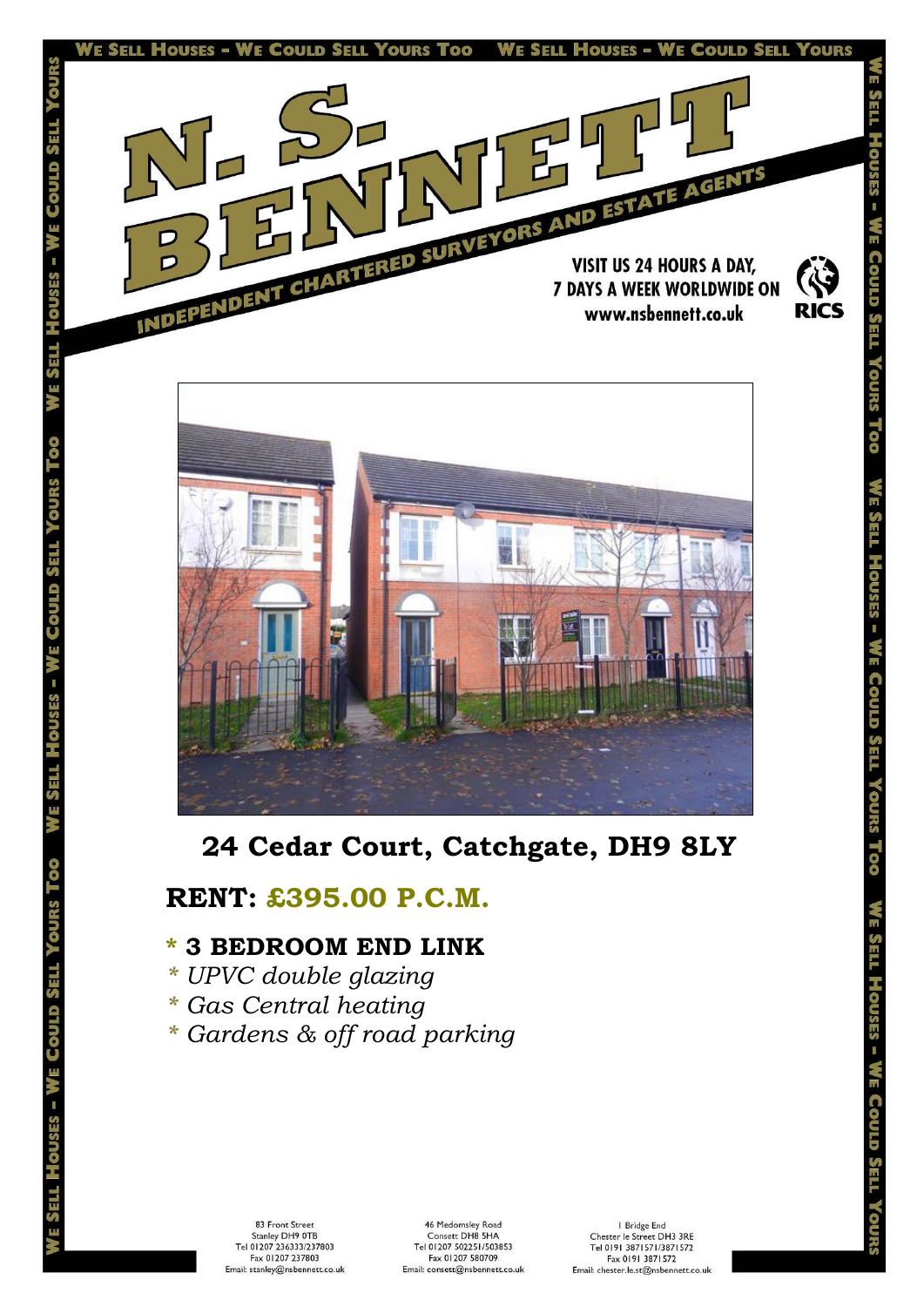#### E SELL HOUSES - WE COULD SELL YOURS TOO WE SELL HOUSES - WE COULD SELL YOURS

## **SITUATION AND DESCRIPTION**

Attention first and family home seekers this spacious modern 3 bedroom end link with gardens must be seen.

Among its features the property offers UPVC double glazing, gas central heating, fitted kitchen, carpets and on site car parking and an early viewing is recommended.

S

The property is within reach or local schools, shops and the Stanley to Newcastle and Consett bus routes.

#### **GROUND FLOOR**

**ENTRANCE HALL 2.06m (6'9") x 1.17m (3'10")**  Radiator.

**LOUNGE 3.84m (12'7") x 3.99m (13'1")**  Radiator.



### **KITCHEN 4.88m (16'0") x 2.51m (8'3")**

1 1/2 bowl stainless steel sink unit single drainer set in a range of modern wall and floor units with built in oven, hob & hood - dishwasher tiled splashbacks - understairs cupboard - radiator.



**UTILITY 1.85m (6'1") x 1.24m (4'1")**  Plumbed for automatic washing machine.

#### **CLOAKROOM 1.85m (6'1") x 0.99m (3'3")**

With white low level w.c. and pedestal basin.

#### **FIRST FLOOR**

**LANDING 1.98m (6'6") x 2.90m (9'6")** 

Colonial style banister - radiator.

## **BEDROOM (1) 2.77m (9'1") x 3.78m (12'5")**

Radiator.



83 Front Street Stanley DH9 0TB<br>Tel 01207 236333/237803 Fax 01207 237803 Email: stanley@nsbennett.co.uk

I Bridge End Chester le Street DH3 3RE<br>Tel 0191 3871571/3871572 Fax 0191 3871572 Email: chester.le.st@nsbennett.co.uk